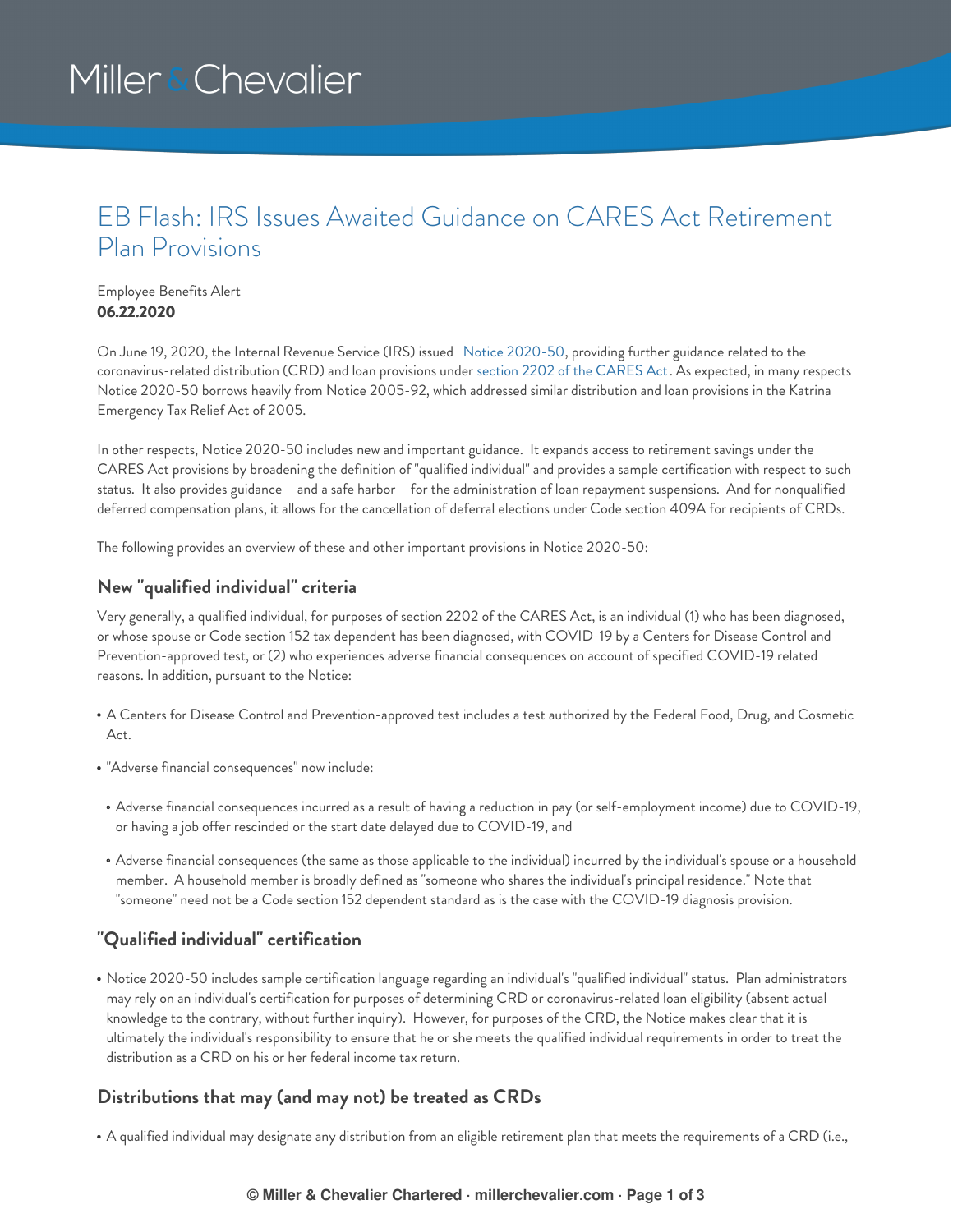# Miller & Chevalier

any distribution on or after January 1, 2020 and before December 31, 2020, up to the aggregate limit of \$100,000) as a CRD.

- Accordingly, CRDs may include 2020 required minimum distributions that would otherwise be waived under the CARES Act, distributions received as a beneficiary, and the amount of a reduction or offset of the individual's account balance due to repay a defaulted plan loan.
- In contrast, corrective distributions, such as those necessary to comply with Code section 415, 402(g), or ACP/ADP testing limits, loans treated as deemed distributions under Code section 72(p), etc., may not be treated as CRDs.
- Unlike hardship distributions, CRDs are not limited to amounts necessary to meet a financial need arising from COVID-19. A qualified individual may take a CRD regardless of his or her need for funds or the extent of his or her adverse financial consequences.

## **Recontribution (repayment) of CRDs**

- A qualified individual who receives a CRD may recontribute, within the three-year period beginning the day after the date of the CRD, any portion of the CRD to an eligible retirement plan, provided that the CRD is otherwise eligible for tax-free rollover. Thus, a non-spouse beneficiary would not be able to repay his or her CRD. However, a hardship distribution that otherwise satisfies the requirements of a CRD may be repaid.
- Plan administrators must comply with Q&A-14 of Treas. Reg. § 1.401(a)(31)-1, which would generally require them to reasonably conclude that a recontribution is eligible for direct rollover treatment under section 2202(a)(3) of the CARES Act (and return such amounts if this later turns out not to be the case). Plan administrators generally may rely on the individual's certification as to his or her status as a qualified individual. However, it would appear that the date of the CRD would be required to demonstrate satisfaction of the three-year rule, in addition to information otherwise required regarding eligibility for direct rollover treatment.
- If plans do not accept any rollover contributions, plan sponsors are not required to change their terms or procedures to accept recontributions of CRDs. The Notice does not shed any light on whether plans that otherwise allow for rollover contributions may prohibit CRDs.

#### **Loan repayment suspensions**

- Among other coronavirus-related provisions, the CARES Act allows qualified individuals (who certify their status) with outstanding plan loans to suspend repayments due from March 27, 2020 to December 31, 2020 for up to one year. Plan sponsors are not required to offer the suspensions, but have some flexibility in implementation if they do.
- Notice 2020-50 includes a safe harbor suspension method that aligns with the method for suspending loan repayments during periods of qualified military service. Under the safe harbor, loan repayments from March 27, 2020 through December 31, 2020 may be suspended (suspension period). Loan repayments must resume after the end of the suspension period, and the term of the loan may be extended by up to one year from the date the loan was originally due to be repaid, even if this results in the loan exceeding the otherwise allowable loan term. Interest accruing during the suspension period must be added to the remaining principal of the loan and repaid over the remaining loan term, as extended.
- Plans may use other reasonable methods to suspend loan repayments, although doing so may add administrative complexity. For example, all loan repayments due during a suspension period that begins April 1, 2020 could be delayed to April 1, 2021 (the oneyear anniversary of the beginning of the suspension period). After originally scheduled repayments for January through March of 2021 are made, the outstanding balance of the loan on April 1, 2021, including the delayed repayments with interest, may be reamortized over a period that is up to one year longer than the original term of the loan. As another possibility, the loan could be serially reamortized as the one-year period for each suspended repayment expires.